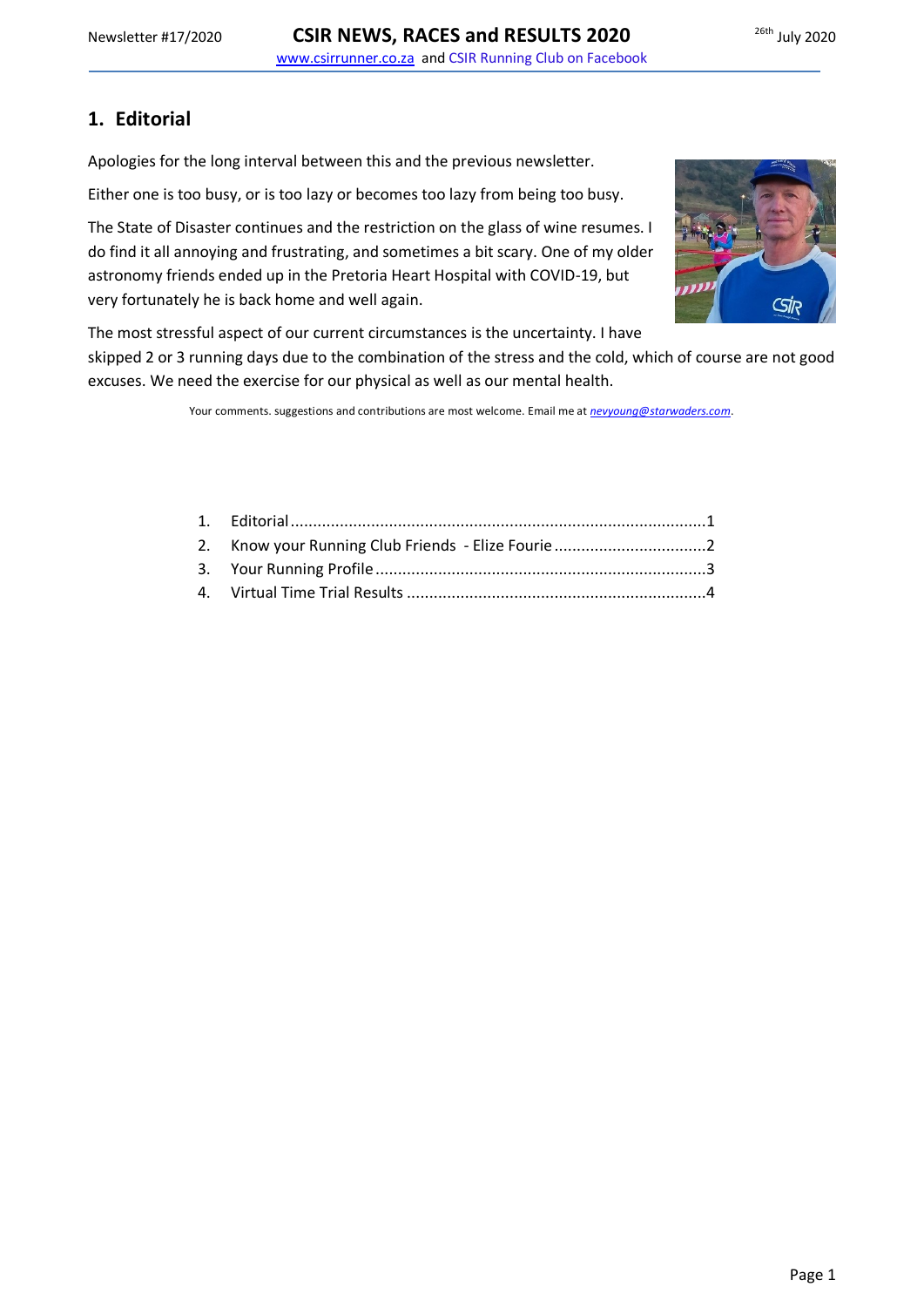<span id="page-1-0"></span>**2. Know your Running Club Friends - Elize Fourie**

Thank you Elize for this contribution.

*There are many types of runners, the longdistance ones, the sprinters, the super dedicated, the one's chasing PBs and many more. Then there are people like me. Why do I run – because I can! So many people would love to run, but because of physical or other reasons, they are not able. If you run at the back of the pack you get to know those with heart conditions, with drop foot, with severe diabetes, with kidney failure or something else. To my mind they are the real winners and the ones who deserve the medals.*



*So back to my own running story. I was a late starter. At 52 a friend told me that she was going to participate in the Spar Women's 10km race. I decided that if she can do it, so can I. At that stage Willie (my husband) ran on Sunday mornings with his friend. Not to be left out, he decided to join me, and we did our first road race. The bug really bit Willie and I joined him during races. For me it was a leisure activity and I was not profoundly serious.* 

*10 km was more than enough for me, until the 2016 Wally Hayward Race. In the hustle and bustle during the start, I accidentally got underway with the 21km folks – what a rude awakening when I realised what happened! As the 10km and 21km routes are different, I had to complete the race. I cannot remember my time, but I finished and received my medal. This inspired me to try again and November that year I ran the Kaapsche Hoop 21km.* 

*Then I received a severe blow. I suffered form neuro-lupus and lupus nephritis which put me out of action for a whole year. There after it was a slow start back to running and I became a weekend runner more to* 

*support my husband and keep some sort of fitness going than anything else.* 

*And now we are in lockdown. No visiting the CrossFit box and no social interaction while training. Trying to do situps, push-ups, and burpees on my own did not work. So, I started running more often. I even earned a "Comrades" medal by racing the legends on 14 June. My one and only opportunity for such a unique medal. In the meantime, the Cape Town Virtual 21km is winking in the future. The effects of Covid-19 are presenting opportunities for slow pokes and casual runners that were not imaginable a few months ago and I love it. Who cares what my time is!!! PBs are irrelevant because these are (hopefully!) once off events.*

*Back to my first comment: I run because I can. My body allows me to run, my husband supports me, and the side effects of Covid-19 is a real motivator. Therefore, I run and I love it.*

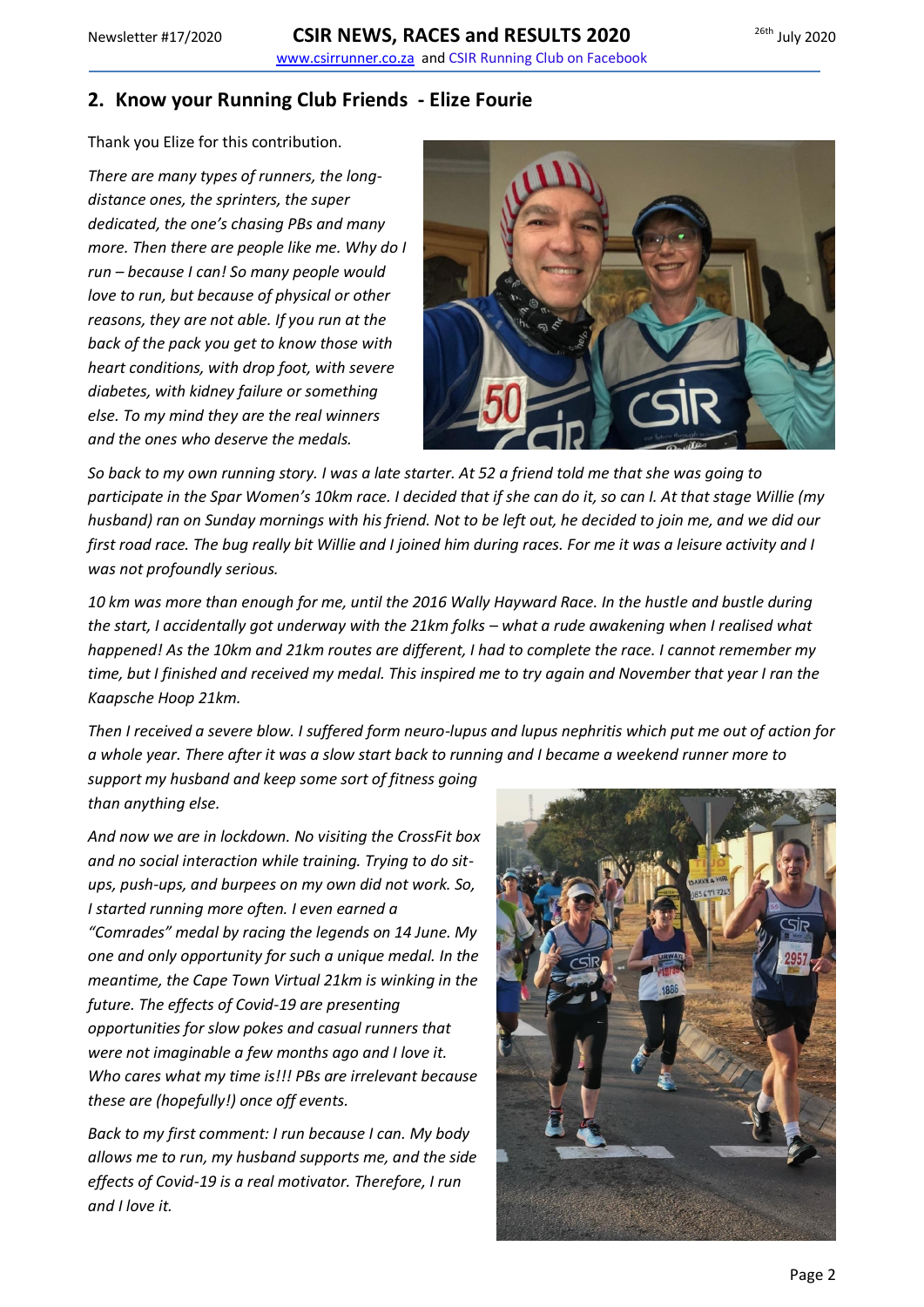### <span id="page-2-0"></span>**3. Your Running Profile**

I have no further profiles waiting to be published, so please don't be shy. There are a few requests that I have put out, but they appear to be sinking to the bottom of inboxes. Whether you are an experienced runner, a novice , a committee member, your profile is surely interesting and helps us to get to know each other.

Here follow the prompts that I provide as a guideline. You can submit in your own format, just as Elize has done in her profile in this newsletter.

- 1) Do you have nice photos that I could use?
- 2) Married and children? (Optional)
- 3) Age group?
- 4) Professional/working field? (Optional)
- 5) When did you start running? When did you join the CSIR running club?
- 6) Have you run Comrades? How many times?
- 7) What is your favourite race?
- 8) What do you regard as the peak of your performances in races?
- 9) What are your PBs for Comrades, 42km, 21km, 10km?.
- 10) Do you have any particular aims for your running in the future?
- 11) Anything else you would like me to include?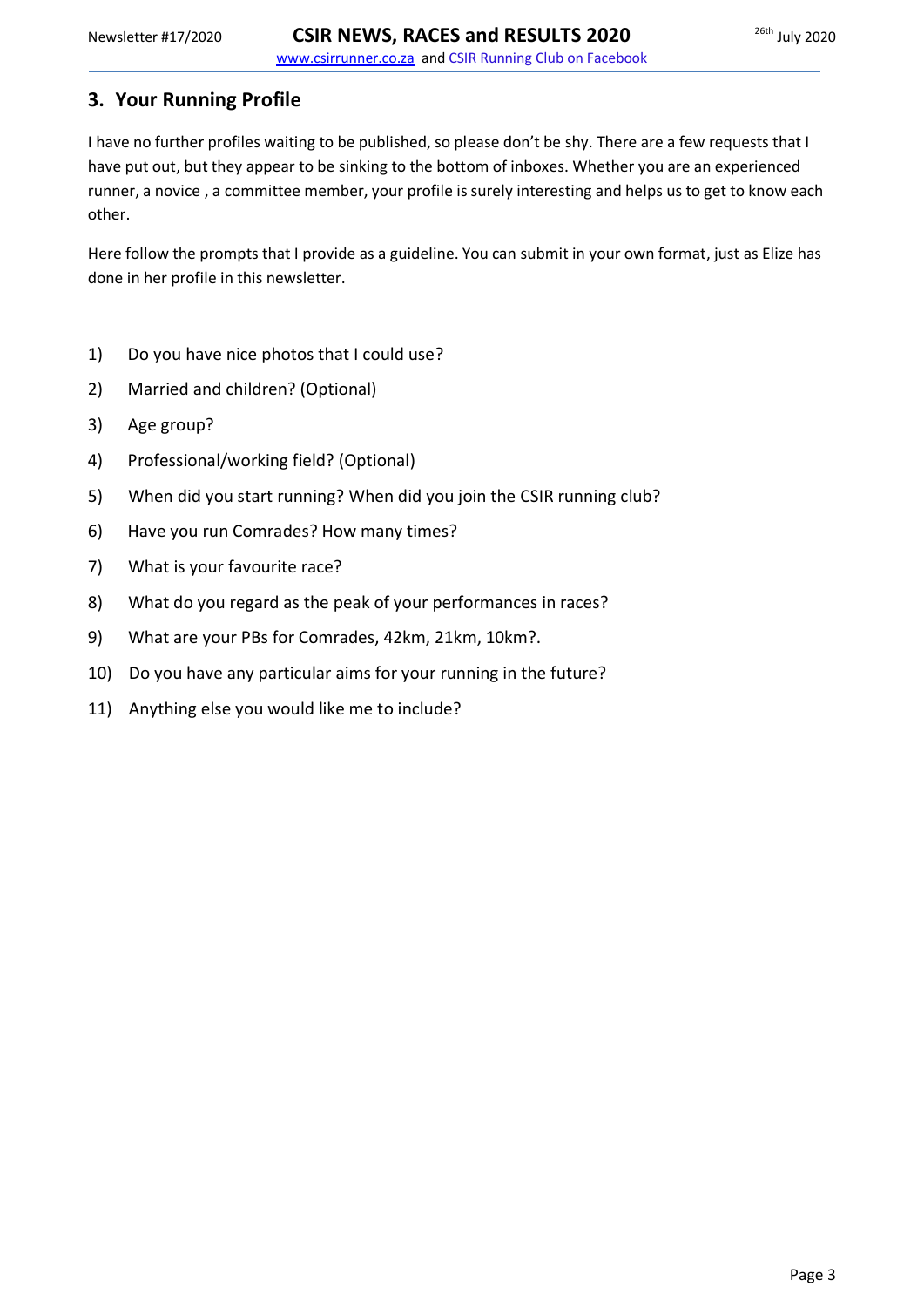<span id="page-3-0"></span>These are the submissions for the past four weeks.

Rietha Gaybba is maintaining her position at the top of the table. When she is not running, Willie Fourie takes top spot. Elaine Wentzel is moving up the rankings.

There were only 5 runners in the past week.

#### The Week 29 June till 5 July

| Lic# | Name                 | Gender | Age Cat              | Club        | Date       | <b>Distance</b> | <b>Time</b> | <b>Elevation</b> | <b>DEAG</b><br>Adj Pace<br>(min/km) |
|------|----------------------|--------|----------------------|-------------|------------|-----------------|-------------|------------------|-------------------------------------|
| 1701 | Rietha Gaybba        | Female | Master (50 to 59)    | <b>CSIR</b> | 29-06-2020 | 12.12           | 01:07:04    | 195              | 3.8                                 |
| 1611 | <b>Willie Fourie</b> | Male   | Master (50 to 59)    | <b>CSIR</b> | 30-06-2020 | 10.08           | 00:49:29    | 67               | 4.1                                 |
| 1677 | <b>Walter Smuts</b>  | Male   | Master (50 to 59)    | <b>CSIR</b> | 04-07-2020 | 20.7            | 02:03:23    | 125              | 4.5                                 |
| 1705 | Lucas Tseka          | Male   | Veteran (40 to 49)   | <b>CSIR</b> | 04-07-2020 | 15.64           | 01:23:19    | 173              | 4.5                                 |
| 1646 | Elaine Wentzel       | Female | Veteran (40 to 49)   | <b>CSIR</b> | 04-07-2020 | 5.06            | 00:27:13    | 54               | 4.5                                 |
| 1555 | <b>Gerrit Roux</b>   | Male   | Grand Master (60-69) | <b>CSIR</b> | 01-07-2020 | 10              | 01:01:00    | 87               | 4.6                                 |
| 1576 | <b>Brian Yalisi</b>  | Male   | Senior (18 to 39)    | <b>CSIR</b> | 04-07-2020 | 5.01            | 00:23:37    | 12               | 4.7                                 |
| 1645 | Elize Fourie         | Female | Master (50 to 59)    | <b>CSIR</b> | 05-07-2020 | 10.03           | 01:07:45    | 66               | 4.9                                 |
| 1570 | Neville Young        | Male   | Grand Master (60-69) | <b>CSIR</b> | 04-07-2020 | 10.2            | 01:11:00    | 172              | 5.0                                 |
| 1595 | james da silva       | Male   | Grand Master (60-69) | csir        | 03-07-2020 | 15              | 01:49:39    | 129              | 5.1                                 |
| 1696 | <b>Ken Halland</b>   | Male   | Master (50 to 59)    | <b>CSIR</b> | 02-07-2020 | 6.23            | 00:37:38    | 66               | 5.2                                 |
| 1566 | Sizwe Shabalala      | Male   | Veteran (40 to 49)   | <b>CSIR</b> | 03-07-2020 | 8.11            | 00:45:00    | 30               | 5.2                                 |
| 1589 | Jabulani Mkhonza     | Male   | Senior (18 to 39)    | <b>CSIR</b> | 03-07-2020 | 8.11            | 00:45:00    | 30               | 5.4                                 |
| 66   | Chris Burger         | Male   | Master (50 to 59)    | <b>CSIR</b> | 04-07-2020 | 10.2            | 01:11:00    | 172              | 5.4                                 |
| 9999 | Mark Thompson        | Male   | Master (50 to 59)    | <b>CSIR</b> | 04-07-2020 | 10.05           | 01:15:27    | 253              | 5.6                                 |
| 1666 | Ken Swettenham       | Male   | Master (50 to 59)    | <b>CSIR</b> | 04-07-2020 | 6               | 00:42:54    | 48               | 6.1                                 |
| 1564 | <b>Ronell Roux</b>   | Female | Grand Master (60-69) | <b>CSIR</b> | 05-07-2020 | 6.17            | 01:16:00    | 86               | 7.7                                 |

| Name         |            | What they said                                                                           |
|--------------|------------|------------------------------------------------------------------------------------------|
| Rietha       | Gaybba     | 0                                                                                        |
| Lucas        | Tseka      | $9^{\circ}$ C                                                                            |
| Elaine       | Wentzel    | warm afternoon run, 21 degrees                                                           |
| Gerrit       | Roux       | 19                                                                                       |
| <b>Brian</b> | Yalisi     | 10 AM, 10 degrees, ideal conditions                                                      |
| james        | da silva   | 14                                                                                       |
| Mark         | Thompson   | Triple cheked my typing this week ! Seriously up and down again @ Wolwespruit. Love it ! |
| <b>Ken</b>   | Swettenham | 7 Degrees today - quite comfortable.                                                     |
| Ronell       | Roux       | 6                                                                                        |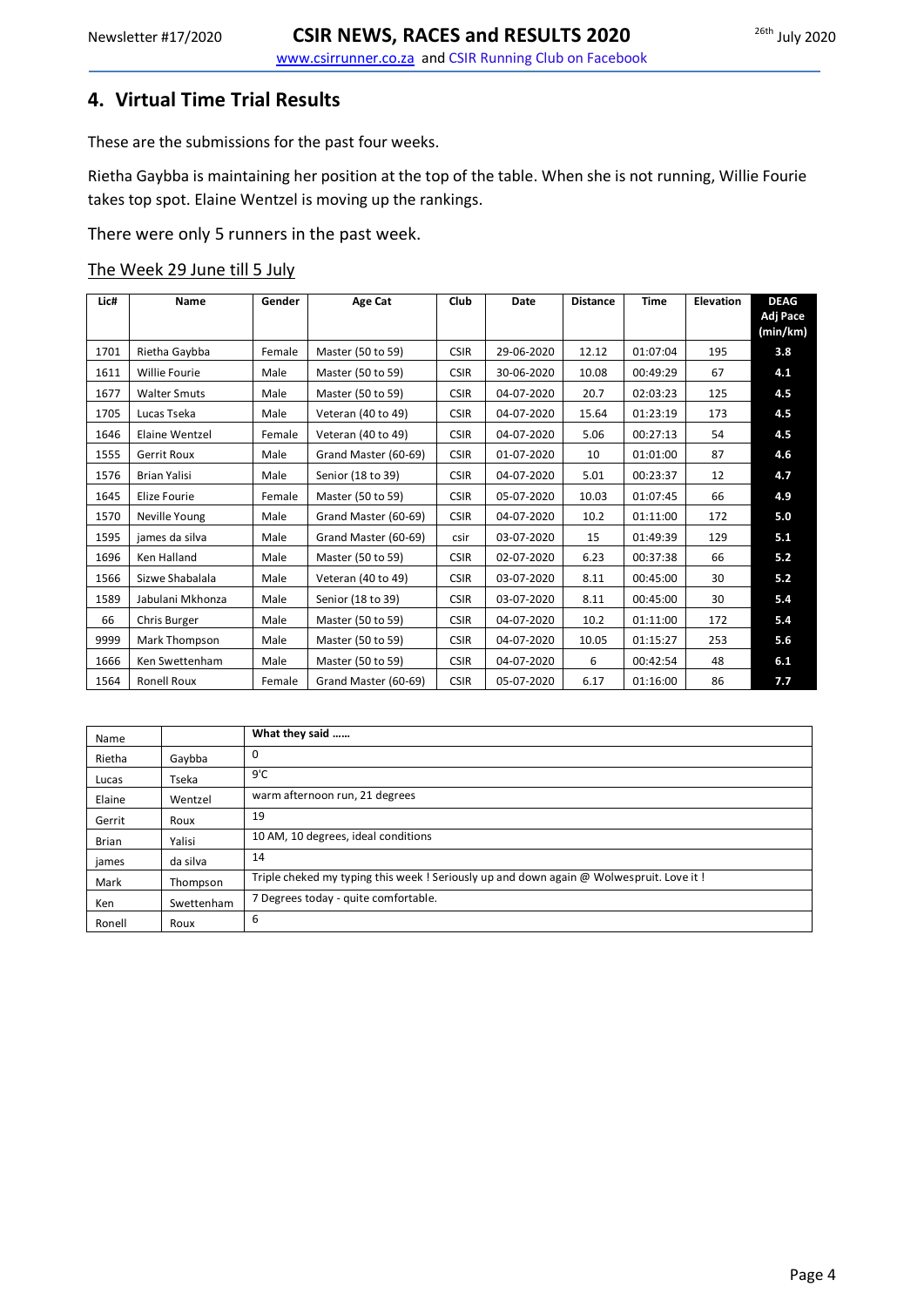#### The Week 6 July till 12 July

| Lic# | <b>Name</b>          | Gender | Age Cat              | <b>Club</b>    | Date       | <b>Distance</b> | <b>Time</b> | <b>Elevation</b> | <b>DEAG</b><br>Adj Pace<br>(min/km) |
|------|----------------------|--------|----------------------|----------------|------------|-----------------|-------------|------------------|-------------------------------------|
| 1701 | Rietha Gaybba        | Female | Master (50 to 59)    | <b>CSIR</b>    | 06-07-2020 | 12.1            | 01:07:53    | 195              | 3.8                                 |
| 1611 | <b>Willie Fourie</b> | Male   | Master (50 to 59)    | <b>CSIR</b>    | 12-07-2020 | 11.09           | 00:54:15    | 90               | 4.0                                 |
| 1646 | Elaine Wentzel       | Female | Veteran (40 to 49)   | <b>CSIR</b>    | 11-07-2020 | 5               | 00:25:47    | 60               | 4.3                                 |
| 1555 | Gerrit ROUX          | Male   | Grand Master (60-69) | <b>CSIR</b>    | 11-07-2020 | 5.01            | 00:26:45    | 9                | 4.4                                 |
| 1576 | <b>Brian Yalisi</b>  | Male   | Senior (18 to 39)    | <b>CSIR RC</b> | 12-07-2020 | 10.02           | 00:49:37    | 79               | 4.7                                 |
| 1570 | Neville Young        | Male   | Grand Master (60-69) | <b>CSIR</b>    | 11-07-2020 | 10              | 01:07:33    | 177              | 4.8                                 |
| 1645 | Elize Fourie         | Female | Master (50 to 59)    | <b>CSIR</b>    | 12-07-2020 | 6.17            | 00:39:27    | 29               | 4.9                                 |
| 1595 | james da silva       | Male   | Grand Master (60-69) | csir           | 10-07-2020 | 13              | 01:32:45    | 157              | 5.0                                 |

| Name         |             | What they said                                             |
|--------------|-------------|------------------------------------------------------------|
| Rietha (AM)  | Gaybba      | 4                                                          |
| Elaine       | Wentzel     | 8 degrees                                                  |
| Gerrit       | <b>ROUX</b> | 11°C Very Windy                                            |
| <b>Brian</b> | Yalisi      | Warm just before 11am (10 degrees), but terrible headwinds |
| james        | da silva    | 16                                                         |

### The Week 13 July till 19 July

| Lic# | Name                 | Gender | Age Cat              | <b>Club</b> | Date       | <b>Distance</b> | Time     | <b>Elevation</b> | <b>DEAG</b><br>Adj Pace<br>(min/km) |
|------|----------------------|--------|----------------------|-------------|------------|-----------------|----------|------------------|-------------------------------------|
| 1611 | <b>Willie Fourie</b> | Male   | Master (50 to 59)    | <b>CSIR</b> | 18-07-2020 | 21.15           | 01:55:57 | 349              | 3.8                                 |
| 1646 | Elaine Wentzel       | Female | Veteran (40 to 49)   | <b>CSIR</b> | 17-07-2020 | 5               | 00:24:51 | 51               | 4.2                                 |
| 1677 | <b>Walter Smuts</b>  | Male   | Master (50 to 59)    | <b>CSIR</b> | 18-07-2020 | 21.94           | 02:18:29 | 191              | 4.5                                 |
| 1576 | Brian Yalisi         | Male   | Senior (18 to 39)    | <b>CSIR</b> | 19-07-2020 | 10.02           | 00:49:21 | 49               | 4.7                                 |
| 1696 | Ken Halland          | Male   | Master (50 to 59)    | <b>CSIR</b> | 14-07-2020 | 8.18            | 00:47:26 | 100              | 4.8                                 |
| 9999 | Mark Thompson        | Male   | Master (50 to 59)    | <b>CSIR</b> | 19-07-2020 | 11.67           | 01:12:33 | 185              | 4.8                                 |
| 1595 | james da silva       | Male   | Grand Master (60-69) | csir        | 18-07-2020 | 15              | 01:48:52 | 232              | 4.8                                 |
| 1570 | Neville Young        | Male   | Grand Master (60-69) | <b>CSIR</b> | 18-07-2020 | 10.7            | 01:13:52 | 177              | 4.9                                 |
| 1645 | Elize Fourie         | Female | Master (50 to 59)    | <b>CSIR</b> | 19-07-2020 | 10.04           | 01:09:37 | 69               | 5.0                                 |
| 1566 | Sizwe Shabalala      | Male   | Veteran (40 to 49)   | <b>CSIR</b> | 19-07-2020 | 8               | 00:47:00 | 30               | 5.5                                 |
| 1589 | Jabu Mkhonza         | Male   | Senior (18 to 39)    | <b>CSIR</b> | 19-07-2020 | 8               | 00:47:00 | 30               | 5.7                                 |

| Name         |          | What they said                                                                     |
|--------------|----------|------------------------------------------------------------------------------------|
| Willie       | Fourie   | Lots of hills                                                                      |
| Elaine       | Wentzel  | 7 degrees                                                                          |
| <b>Brian</b> | Yalisi   | Warm sunny day, started at 10:22am                                                 |
| Mark         | Thompson | Leaden legs but climbed the hills $\ldots$ actually a warm run in shorts & t-shirt |
| james        | da silva | 14                                                                                 |